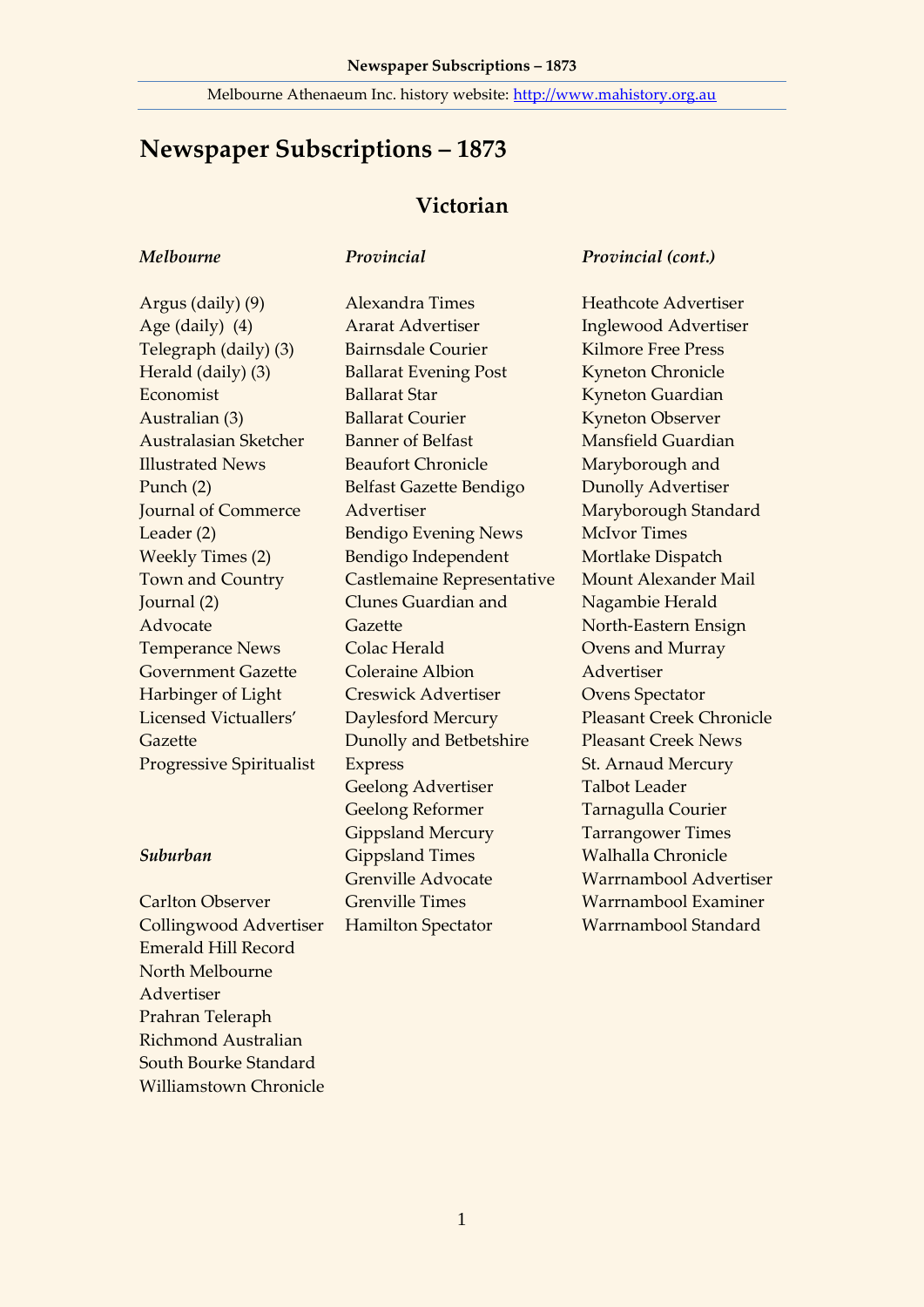### Melbourne Athenaeum Inc. history website: [http://www.mahistory.org.au](http://www.mahistory.org.au/)

## **Other Australian States**

*New South Wales*

### *South Australia*

Border Watch

South Australian Register

### *Queensland*

Border Post Gympie Times Ipswich Observer Queenslander Wide Bay and Burnett News

Albury Banner Albury Border Post Bathurst Free Press Hay Standard Maitland Mercury Pastoral Times Shoalhaven News Sydney Empire Sydney Mail Sydney Morning Herald Sydney Punch Wagga Wagga Advertiser Wagga Wagga Express West Independent (Bathurst) Yass Courier

### *Western Australia*

Inquirer & Commercial News Perth Gazzette

### *Tasmania*

Hobart Town Mercury Launceston Examiner